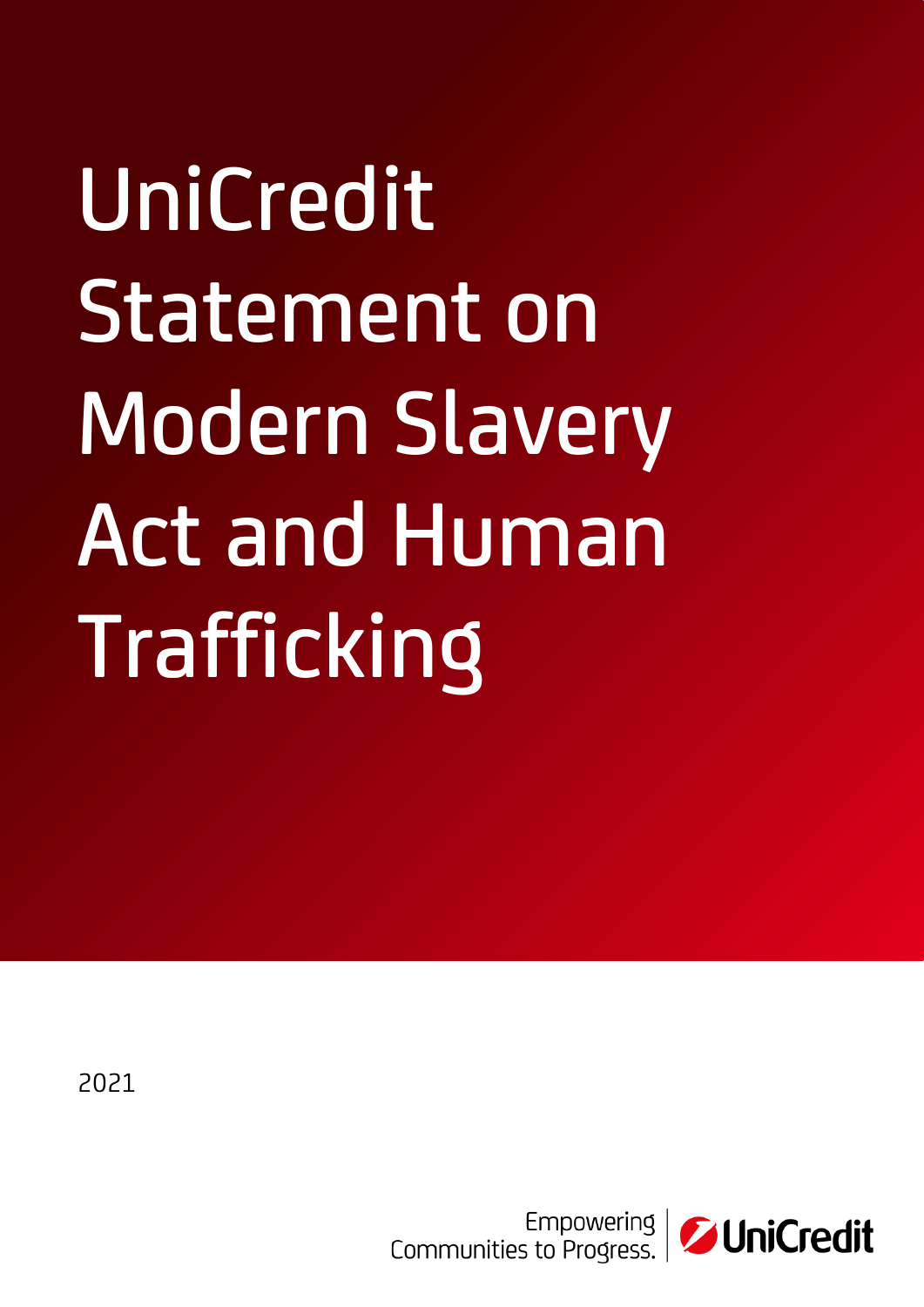*This statement is published in accordance with section 54 of the United Kingdom's Modern Slavery Act 2015, which addresses the issues of modern slavery and human trafficking. It was approved by UniCredit Board of Directors and applies to all companies within the Group<sup>1</sup> that are required to have a modern slavery statement.* 

*The statement describes the measures taken by UniCredit to mitigate the risk of slavery and human trafficking, within our businesses or our supply chain for the financial year ended 31 December 2021.*

# **About us**

UniCredit is a pan-European Bank organised across four regions: Italy, Germany, Central Europe, and Eastern Europe. Our pan-European assets comprise more than 15 million clients and about 87,000 employees. UniCredit is powered by two client agnostic product factories, Corporate Solutions and Individual Solutions, delivering best in class products and services to all clients in all geographies.

We offer local and international expertise, providing unparalleled access to market leading products and services in 13 core markets through our European banking network. Leveraging on an international network of representative offices and branches, UniCredit serves clients in another 16 countries worldwide.

UniCredit has a significant, long-established presence in United Kingdom since 1972, where we offer a wide range of Corporate Solutions services.

## **Our Commitment**

Our values are driven by our purpose "empowering communities to progress" and represent the cultural cornerstones that guide all our actions and behaviour, enabling us to deliver on our ambition and new business strategy. The values of integrity, ownership and caring remain at the heart of everything we do and represent the qualities that define us. In line with this approach, we are committed to combat the risk of modern slavery or human trafficking in our business and in our supply chains. We operate in accordance with the Universal Declaration of Human Rights and we are signatory to the UN Global Compact, which requires us to conduct business in a responsible manner by following common principles in the field of human rights, labour, the environment and anti-corruption.

We adopted international declarations, conventions and initiatives, including but not limited to:

- the International Labour Organization's (ILO) Fundamental Human Rights Conventions
- the International Covenant on Economic, Social and Cultural Rights
- the Guiding Principles on Business and Human Rights
- the United Nations Environment Programme Finance Initiative (UNEP FI) Statement of Commitment by Financial Institutions on Sustainable Development
- the Principles for Responsible Banking.

In addition to these public conventions, we hav[e specific policies](https://www.unicreditgroup.eu/en/governance/our-governance-system/articles-association-code-ethics.html) in place which contribute to manage human rights topics such as th[e Code of Conduct,](https://www.unicreditgroup.eu/content/dam/unicreditgroup-eu/documents/en/governance/governance-system-and-policies/policies-and-documents/1187-Global-Policy---Code-of-Conduc_EN.pdf) th[e Anti-Bribery and Anti-Corruption Global Policy,](https://www.unicreditgroup.eu/content/dam/unicreditgroup-eu/documents/en/governance/governance-system-and-policies/policies-and-documents/1299-Global-Policy-Anti-Bribery-and-Anti-Corruption_EN_def.pdf) the Anti-Bribery and Anti-

<sup>1</sup> UniCredit SpA, UniCredit Bank AG, UniCredit Services ScpA.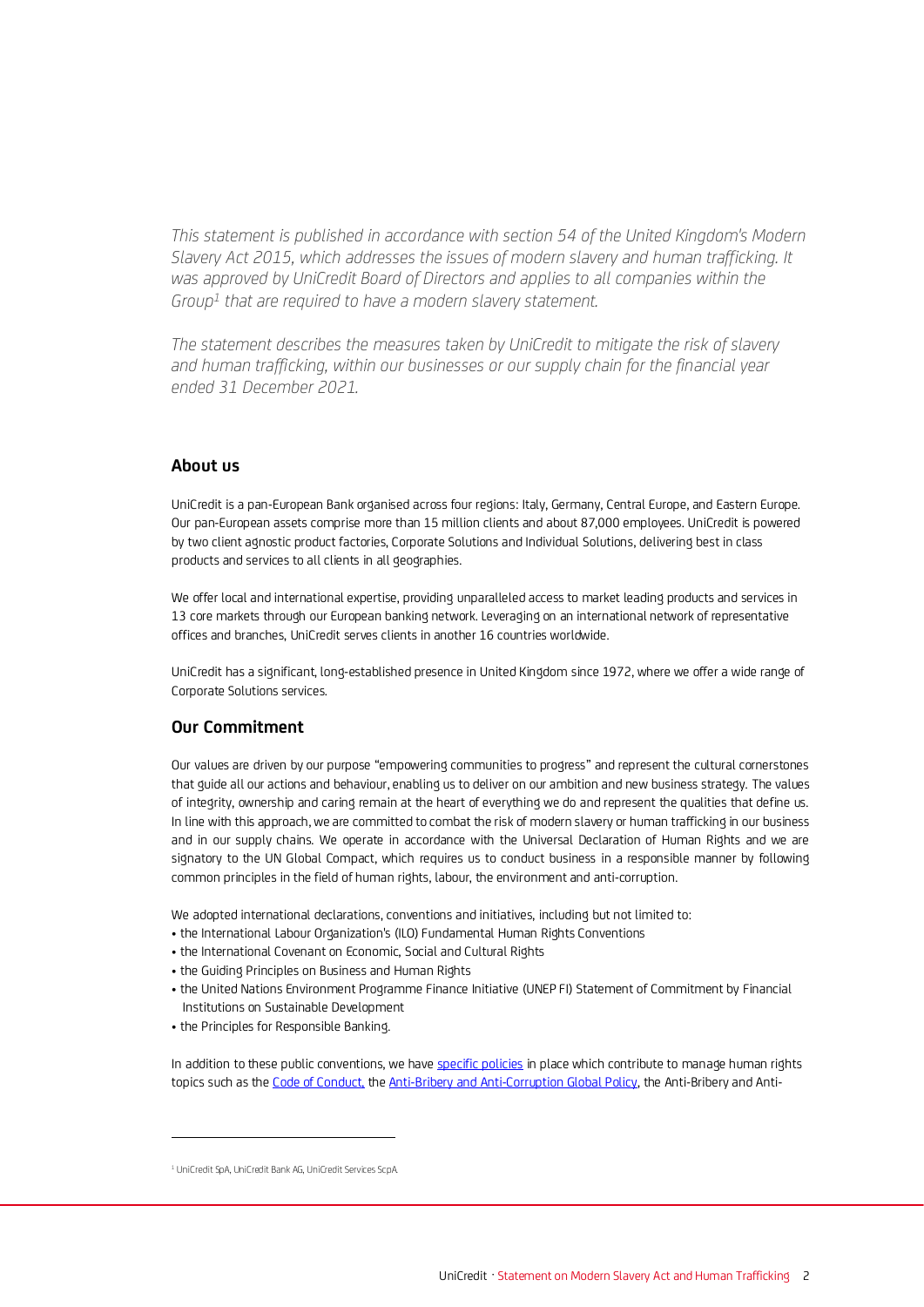Corruption Global Operational Regulation, the *Whistleblowing Policy* and the Anti-Money Laundering (AML) and Countering of Terrorist Financing (CTF) Policy.

Our [Human Rights Commitment](https://www.unicreditgroup.eu/content/dam/unicreditgroup-eu/documents/en/sustainability/our-vision-of-a-sustainable-bank/policies-and-guidelines/Human-Rights-Commitment_vers.1.pdf) summarises the Group's approach to human rights, focusing on some stakeholder categories such as employees, customers, suppliers and communities. It is based on international declarations and conventions, standards, principles, guidelines and recommendations, including The Universal Declaration of Human Rights and the International Labour Organization's Fundamental Human Rights Conventions.

In terms of governance, in April 2021 an ESG Committee<sup>2</sup> was established, taking over and amplifying the sustainability responsibilities previously assigned to the Corporate Governance, Nomination and Sustainability Committee. The purpose of the ESG Committee is to support the Board of Directors in fulfilling its responsibilities with respect to the ESG components integral to the Group's business strategy and sustainability over time. It also provides support and opinions to the other Board Committees so as to ensure Group policies are aligned with UniCredit's ESG principles and objectives.

In addition the ESG Strategy Council took over the role of the former ESG Strategy Task Force. It is an informal working group composed by the majority of the Group Executive Committee (GEC) members and a number of top managers reporting directly to them. The presence of all the Group's business and operating line heads or first reporting line managers ensures that each ESG initiative is fully embedded in the business, processes and operations of the Bank from the outset

### **Our employees**

UniCredit is in full compliance with the International Labour Organization's (ILO) Tripartite Declaration of Principles Concerning Multinational Enterprises and Social Policy or, when more rigorous, with current labour laws in each country where UniCredit operates.

UniCredit is committed to select, hire and manage employees while respecting their dignity and rights as individuals. The principles of civil freedom (e.g., religious, political and cultural freedom, freedom of union and freedom of sexual orientation) must always be respected.

UniCredit aims at providing a culture where individuals are free to voice dissent and not to be wary to reconsider their views, overcoming hierarchical and bureaucratic conditioning. In 2021, our Courageous Voices campaign enhanced the accountability and speak-up culture at all levels of the organization, ensuring that leaders at all levels are able to create a safe working environment in which team members feel free to voice their opinions.

UniCredit expects its employees to contribute to creating and maintaining a work environment that is respectful and non-intimidating, and where differences in gender identity, age, race, ethnicity, sexual orientation, ability, background, religious or ethical values system and political beliefs or any other category protected by law in the local jurisdiction are embraced and promoted. A new Group Diversity Equity & Inclusion Policy was released in 2021, to further enhance inclusion within the whole organization and ensure that our policies, procedures and practices promote an environment where individual differences are valued.

In October 2021, our CEO signed the CEO Champion Commitment Towards the Zero Gender Gap, ensuring the topic is firmly considered on the corporate agenda with concrete objectives and a framework to move towards greater gender equality, diversity and inclusion in our bank.

Our global policies allow zero tolerance against harassment, sexual misconduct, bullying, and acts of retaliation. Under these policies, in 2021 across the Group, 42 reports on harassment were received and investigated and 11 disciplinary sanctions have been committed.

<sup>&</sup>lt;sup>2</sup> ESG matters were discussed in 2 of the meetings held by the Corporate Govemance, Nomination and Sustainability Committee in the first half of 2021, prior to the first meeting of the ESG Committee in June 2021. Other 7 meetings were subsequently held.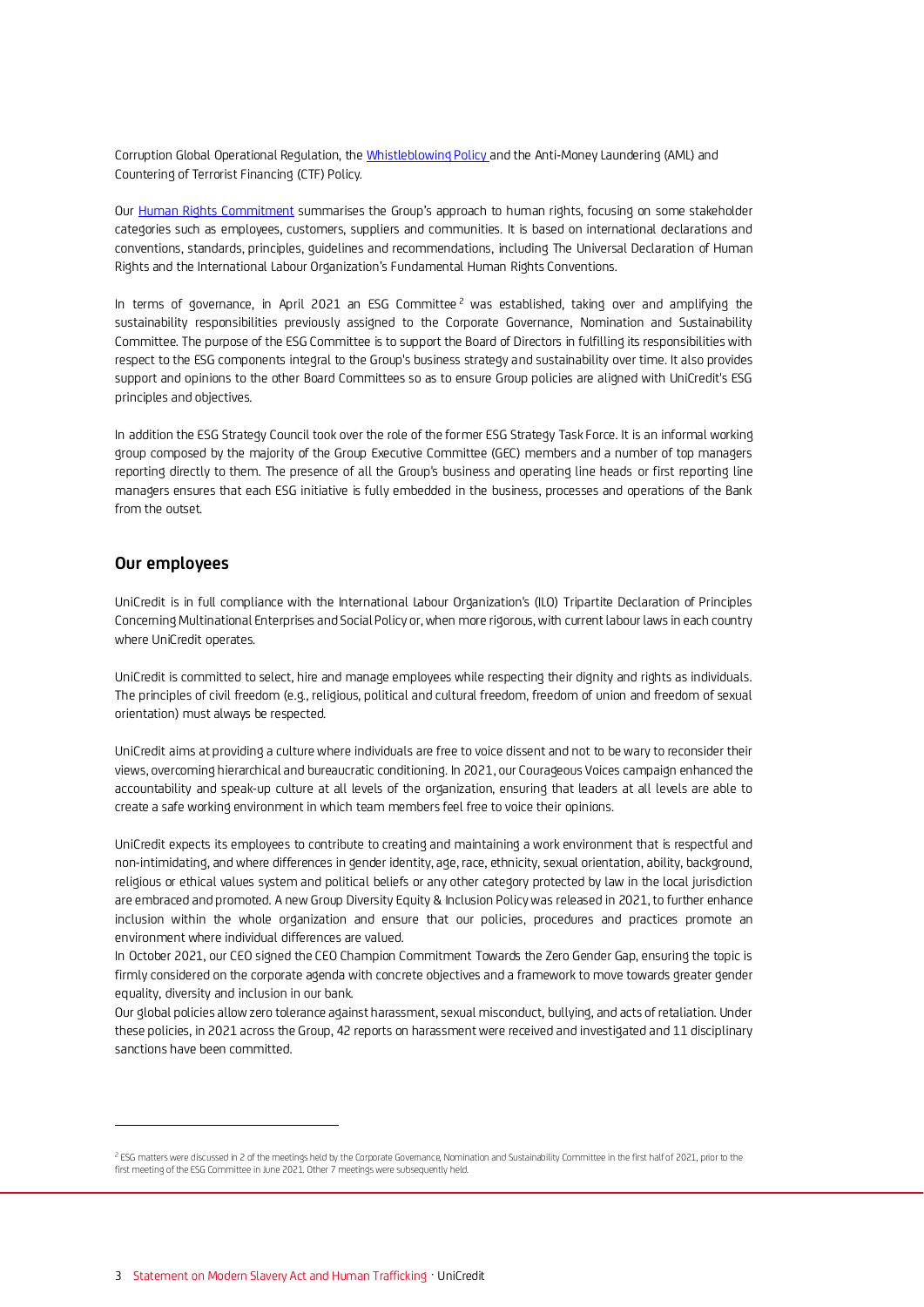UniCredit is committed to ensuring an equal opportunity workplace and several initiatives to meet fundamental health, personal, family and flexibility needs have been established in all Group countries. We support our people with specific solutions to manage our new ways of working, offering time and location flexibility. Programs supporting health and psycho-physical well-being have been introduced, as well as various services to assist both families with young children managing work and home-schooling, and all colleagues taking care of elderly family members or those with disabilities. In 2021 we set up a Group-wide minimum standard for parental leave across all our markets, with mothers offered at least 16 weeks of paid leave and fathers offered at least 4 weeks on a voluntary basis.

A consistent, group-wide approach has allowed UniCredit to build a high standard of social dialogue over the years. The Global Framework Agreement (GFA) on Human Rights and Fundamental Labour Rights signed in 2019 with UNI Global Finance has reinforced this approach, in particular on human rights and collective bargaining.

The Group fully respects local laws and the terms and conditions of collective agreements supporting employees' rights to exercise freedom of association and/or collective bargaining. At national level, Group workers' interests are represented by trade unions, works councils or other representatives in line with applicable labour laws and local industrial relations systems. At international level, workers are represented by the European Works Council (EWC) which, since its foundation in 2007, ensures the right to information and consultation on transnational Group topics that could significantly affect workers' interests.

Our Code of Conduct is strongly endorsed among all employees Groupwide to ensure we all behave appropriately with respect to colleagues, clients and other third parties in our daily activities. The principles of the Code underscore the legal and Group ethical values standards to which we must adhere in order to run our business with outstanding performance and - at the same time – with a positive impact on our customers, shareholders, communities and our people, mitigating risk, complying with financial regulations, assuring market transparency and safeguarding confidential data.

In addition, the bank's whistleblowing process provides employees and third parties with a way to report conduct that violates the law or the bank's internal rules. The bank's approach to whistleblowing is set out in our Whistleblowing Policy which is intended to grant a corporate environment where employees may feel free to make reports on unacceptable conduct. The management of this process is designed to ensure the greatest possible confidentiality of the identity of the whistleblower and of the accused individual and to prevent any possible retaliatory or discriminatory behavior in response to the report.

Our Whistleblowing Policy has a close link with the Global Policies on Anti-Retaliation and against Harassment, Sexual Misconduct and Bullying, which make specific processes and communication channels available to whistleblowers, alongside the whistleblowing channels already in place.

All these regulations significantly contribute to spreading the Group's attention to employees in promoting correct behavior, a speak-up culture and whistleblowers' protection.

During 2021, pursuant to Italian Legislative Decree 231/01 the UniCredit Supervisory S.p.A. Body was monthly presented with all whistleblowing reports received during that month, to assess their possible impacts in relation to on the regulatory areas overseen by them.

Moreover, the Whistleblowing Policy has established the need of setting up a Whistleblowing Managerial Forum in all Group legal Entities, with the aim to monitor trend analysis and indicators stemming from whistleblowing reports managed by Group Legal Entities. In UniCredit SpA it is composed by the Group Heads of: Compliance, People&Culture, Internal Audit and Risk Management. The Forum is held periodically and meetings are also focused to increase the awareness of the whistleblowing process and culture at Group Level.

In 2021 we reinforced our focus on whistleblowing through several communication activities, as the campaign named Courageous Voices dedicated to promote its importance, to reassure on the protection guaranteed by the Group process and to encourage a speak-up culture among all employees. During the year, 199 cases have been reported Groupwide out of which 109 resulted in real policy or requirements breaches.

The UniCredit Spa Organizational Model ex Legislative Decree 231/2001 is kept properly updated, containing the provision for the protection of whistleblowers.

The relevant offences set forth within the legislative decree include also the offences concerning the smuggling of migrants. According to the risk assessment performed by UniCredit SpA such offences are not applicable to the bank's activities.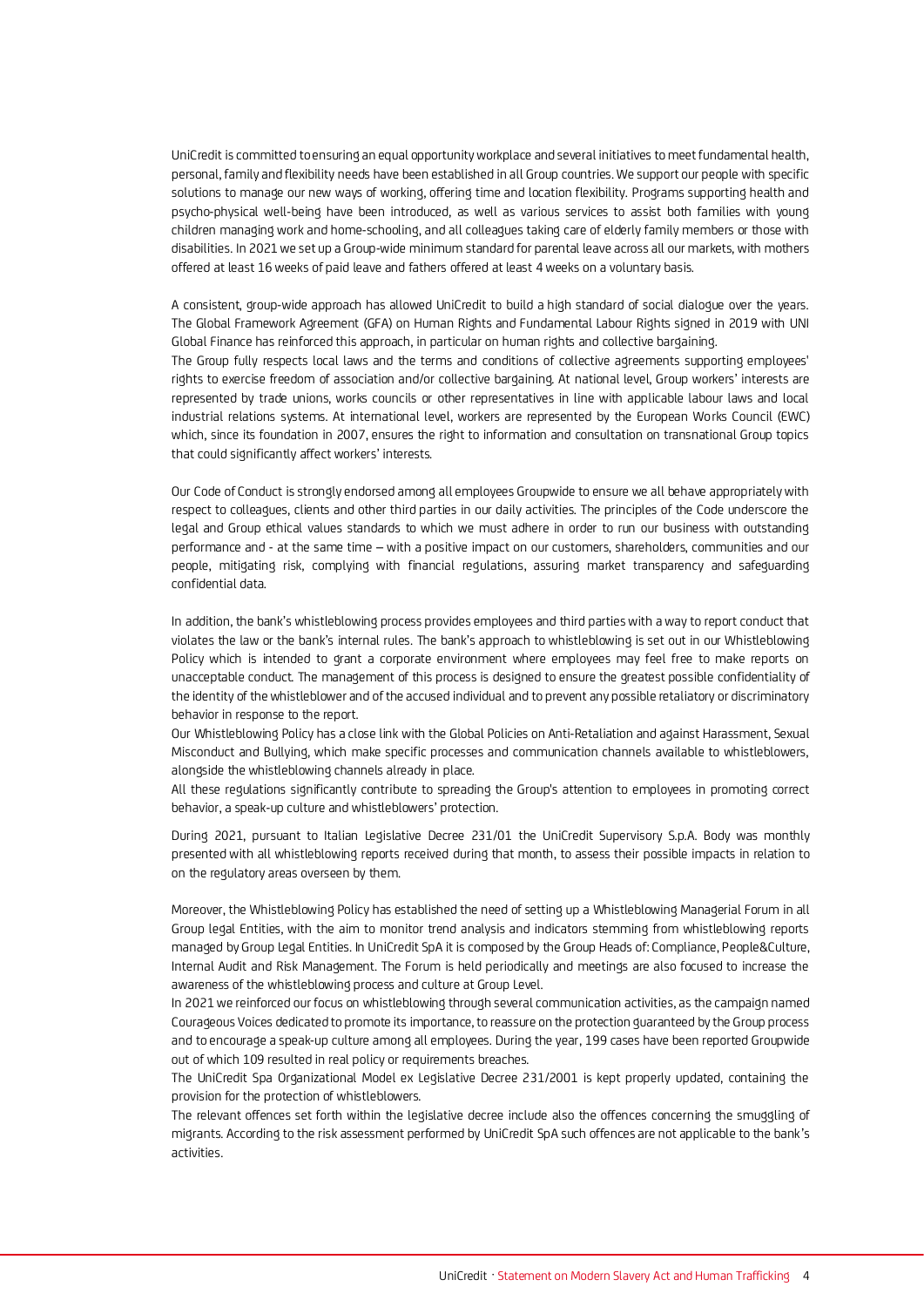#### **Our customers**

UniCredit is aware that every economic and business activity can generate potential impacts, both positive and negative, on human rights. UniCredit is committed to promoting sustainable solutions in its financing and investment decisions and has adopted an integrated, multifaceted approach to managing the social and environmental risks, including human rights, associated with its financial products and services.

Human rights aspects are managed through several policies and practices such as:

- the Reputational Risk Policies (e.g., Coal sector/Defence Industry Policy);
- the Compliance Polices (e.g. Anti Financial Crime/Customer Protection policies).

UniCredit's environmental, social and reputational risk policies define internal processes to consistently identify, assess and monitor potential environmental and social risks. During the year we updated our policies on coal and oil&gas sectors and we took a commitment on the tobacco sector as well, signing the Tobacco Free Finance Pledge.

UniCredit implements and integrates the Equator Principles (EP), where applicable, into the financing of projects. The EP are an internationally recognized framework for determining, assessing and managing environmental and social risks in projects. They are built upon the International Finance Corporation's (IFC) Performance Standards which amongst others cover issues related to child and forced labour practices, general social sustainability and make reference to the World Bank Group Environmental, Health and Safety Guidelines. From the outset, our Group has actively contributed to the framework's development, and in 2021 we confirmed our engagement in the promotion of the EP and the reinforcement of our internal and external commitment. In particular, we actively participated in reviewing the optimal legal and management structure of the association as well as its governance rules. In addition we continued our support to a constructive dialogue with stakeholders by participating in working groups and forums such as the Thun Group. The Thun Group is an informal group of bank representatives and experts on environmental & social/human rights topics working together on further understanding the United Nations Guiding Principles for managing human rights impacts in the activities of banks.

The new Group Non-Financial Risks and Controls Committee (GNFRC) took over the role of the former Group Reputational Risk Committee (GRRC). It supports the CEO in the role of steering and monitoring Non-Financial Risks (e.g. it approves governance policies and guidelines for the management of reputational risk regarding sensitive sectors and client relationships). In 2021, 58 meetings took place and more than 120 transactions were submitted for senior management decisions.

UniCredit is committed to the fight against money laundering, including terrorist financing and active management of legal, regulatory and reputational risks across the bank through the implementation of risk-based anti-bribery and corruption (ABC) and anti-financial crime programmes and mechanisms for monitoring the effectiveness of the bank's approach. Such programmes are particularly relevant due to the fact that modern slavery offences are often linked to money laundering and other financial crimes.

In this respect, we keep constantly updated our Global Operational Regulation on Anti-Bribery and Corruption, the Global Policy on Whistleblowing, our Group Policy on Anti-Money Laundering / Countering of Terrorist Financing and on Financial Sanctions, with related standard procedures, to align them to international best practices.

Furthermore, [the Joint Declaration on Responsible Sales \(May 2015\),](https://www.unicreditgroup.eu/content/dam/unicreditgroup-eu/documents/en/sustainability/EuropeanWorksCouncil/10.JD-on-Responsible-Sales_eng.pdf) signed with EWC, promotes joint principles and guidelines in UniCredit commercial approach based on four pillars (Quality of products, Customer centricity, Employees professional development, Organizational Governance). This approach helps employees in having a responsible approach to sales, ensuring a medium – long term horizons for customers.